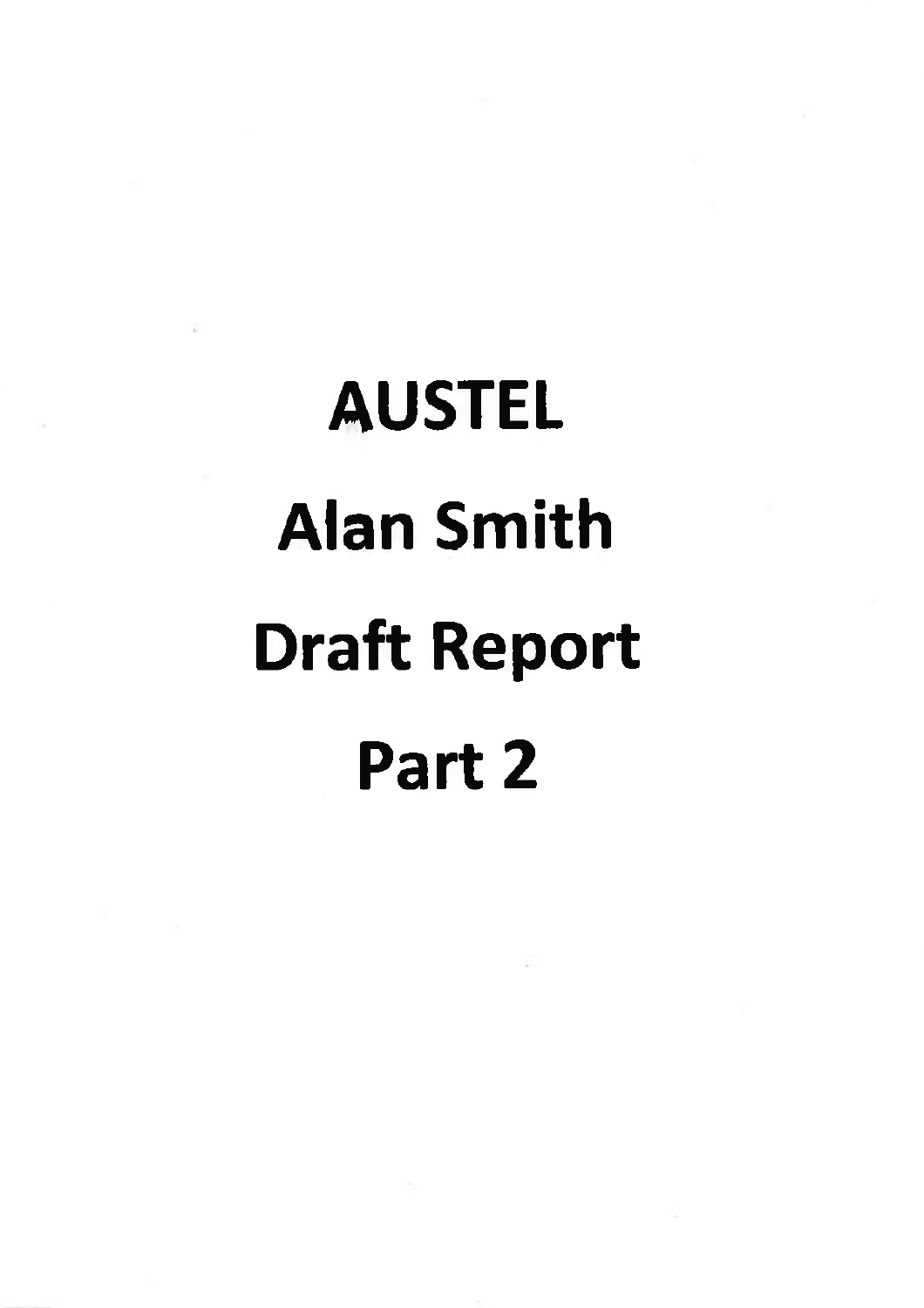大学  $\frac{1}{2} \frac{E}{r}$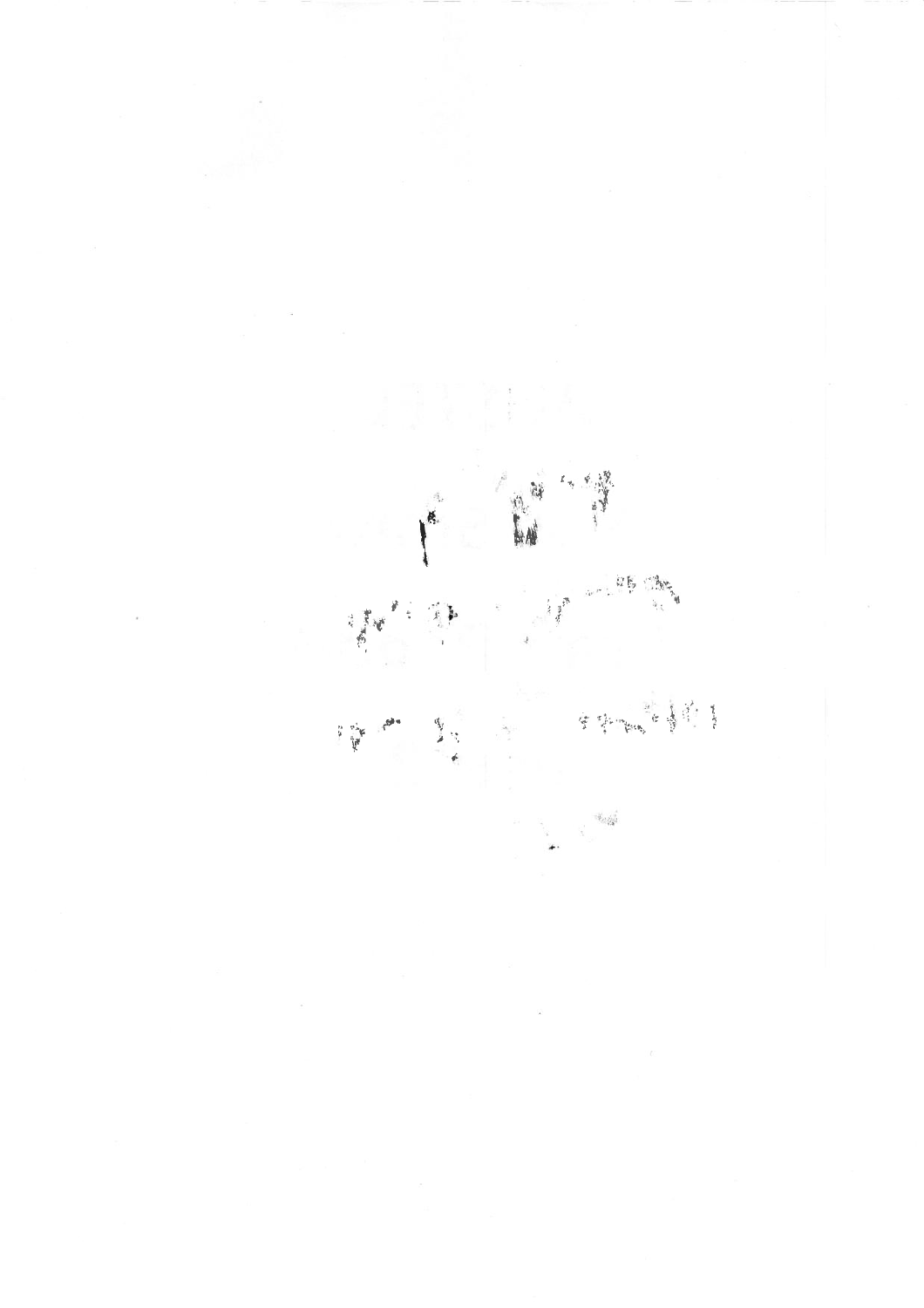$122$ 

- · Telecom had conducted extensive testing
- . Cape Bridgewater Holiday Camp frequently reported problems with the quality of telephone service
- both the camp and Telecom were receiving confirmation of reported problems from other network users
- · major faults were identified more through persistent reporting of problems by customer than through testing of the network
- · customers in the Cape Bridgewater area were also complaining of similar problems

The chronology of significant events demonstrates that Telecom 26 conducted extensive testing and Telecom rectified faults without delay when faults were identified. It is clear, however, that -

- Cape Bridgewater Holiday Camp was exposed to significant network problems over an extended period of time
- . Telecom testing did not detect all of the network problems affecting Mr Smith.

As is discussed under allegation in more detail throughout this 27 document, Telecom's failure to adequately identify Mr Smith's network problems challenges the basis of Senior Telecom Management's approach to the resolution of Mr Smith's complaints and his claims for compensation. Documents which highlight a categorical reliance on testing over customer perception are-

- Telecom Group Managing Director, Commercial and Consumer's letter to the COT spokesperson on 23 September 1992 which advised that "At this point I have no evidence that any of the exchanges to which your members are attached are the cause of problems outside normal performance standards\*18
- . A Telecom Minute of 28 October 1992 from the General Manager, Telecom Commercial Vic/Tas to the Group Managing Director, Commercial and Consumer which

17 Locate Quote from Smith re number of contacts???????? 18<sub>179</sub> - Garms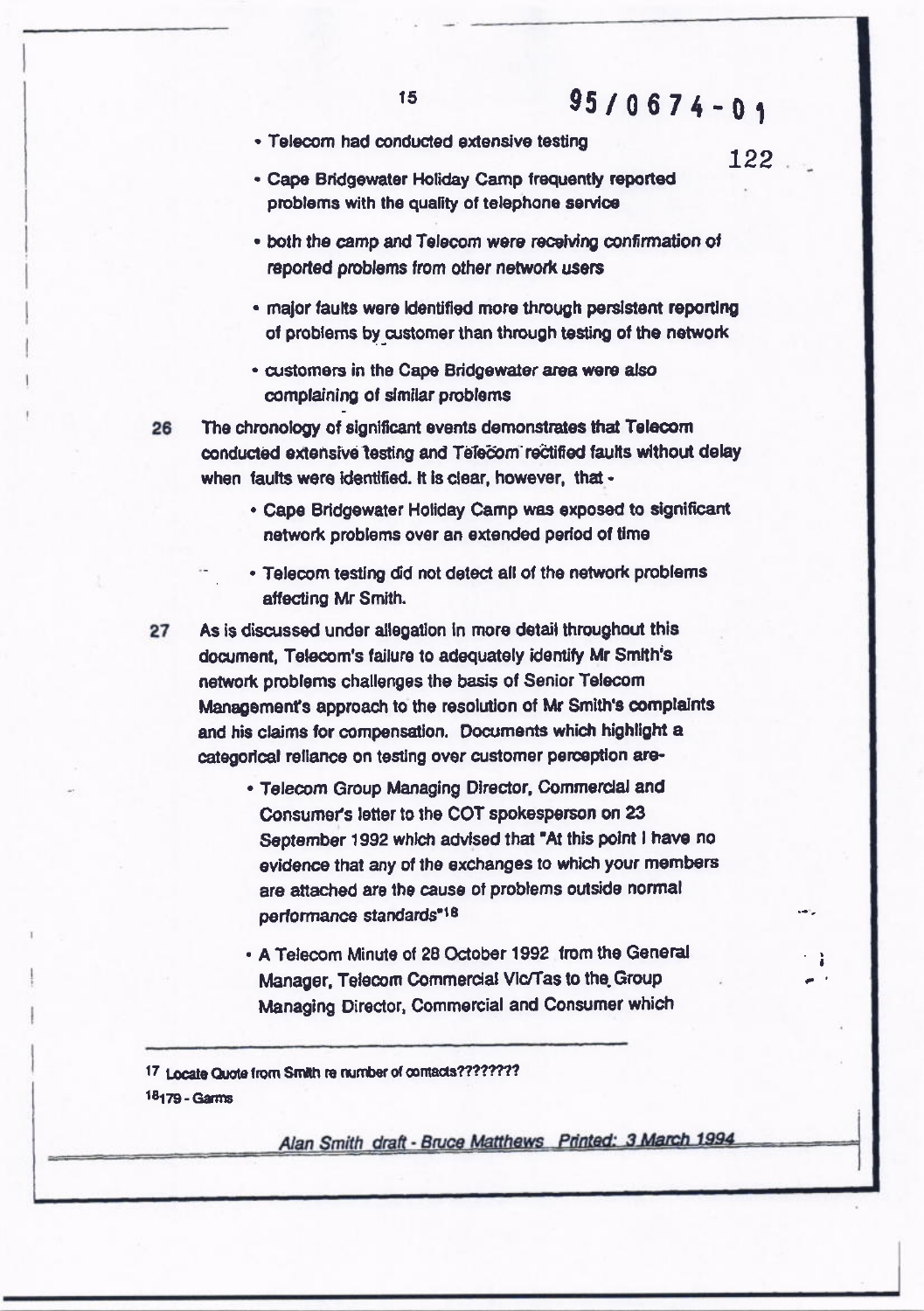advised of serious concerns that the technical experts had in conducting further testing, their view that extensive testing has already been performed and "that all indications other than the customers' own comments are that the telephone services are performing satisfactorily."<sup>19</sup>

#### Allegation (I) **Fallure to Honour Settlement**

28 AUSTEL has not viewed the confidential settlement agreement reached between Mr Smith and Telecom.<sup>20</sup>. Mr Smith first wrote to Telecom on 20 June 1992 requesting compensation as a result of his service difficulties and a settlement was reached on 11 December 1992.

### Telecom's Approach to reaching Settlement

- 29 A fundamental Issue underlying Telecom's settlement with Mr Smith was the question of whether Telecom had taken reasonable steps to comprehensively diagnose the standard of Mr Smith's telephone service. This is an important point as settlement took place on the basis that both parties agreed that Mr Smith was receiving an acceptable standard of service at the time of settlement. Mr Smith maintains he was under considerable financial pressure to reach a settlement, leading him to accept Telecom's assurances of the integrity of his service at the time of settlement.
- There were ongoing negotiations between the COT group and 30 Telecom in the months immediately prior to Mr Smith reaching settlement. Telecom's approach of linking an acceptance by the COT members that their current standard of service was adequate to compensation for past experience of problems is exemplified in the following quote from Telecom's Group Managing Director Commercial and Consumer, in a letter dated 23 September 1992, to the COT Spokesperson Mr Schorer:

#### $19<sub>305</sub>$  Smith

20 Any reason why we should not view this? As our draft is being submitted to Telecom prior to being printed they can raise objections to the confidentiality aspects of agreement at this time.

Alan Smith draft - Bruce Matthews Printed: 3 March 1994

123

ì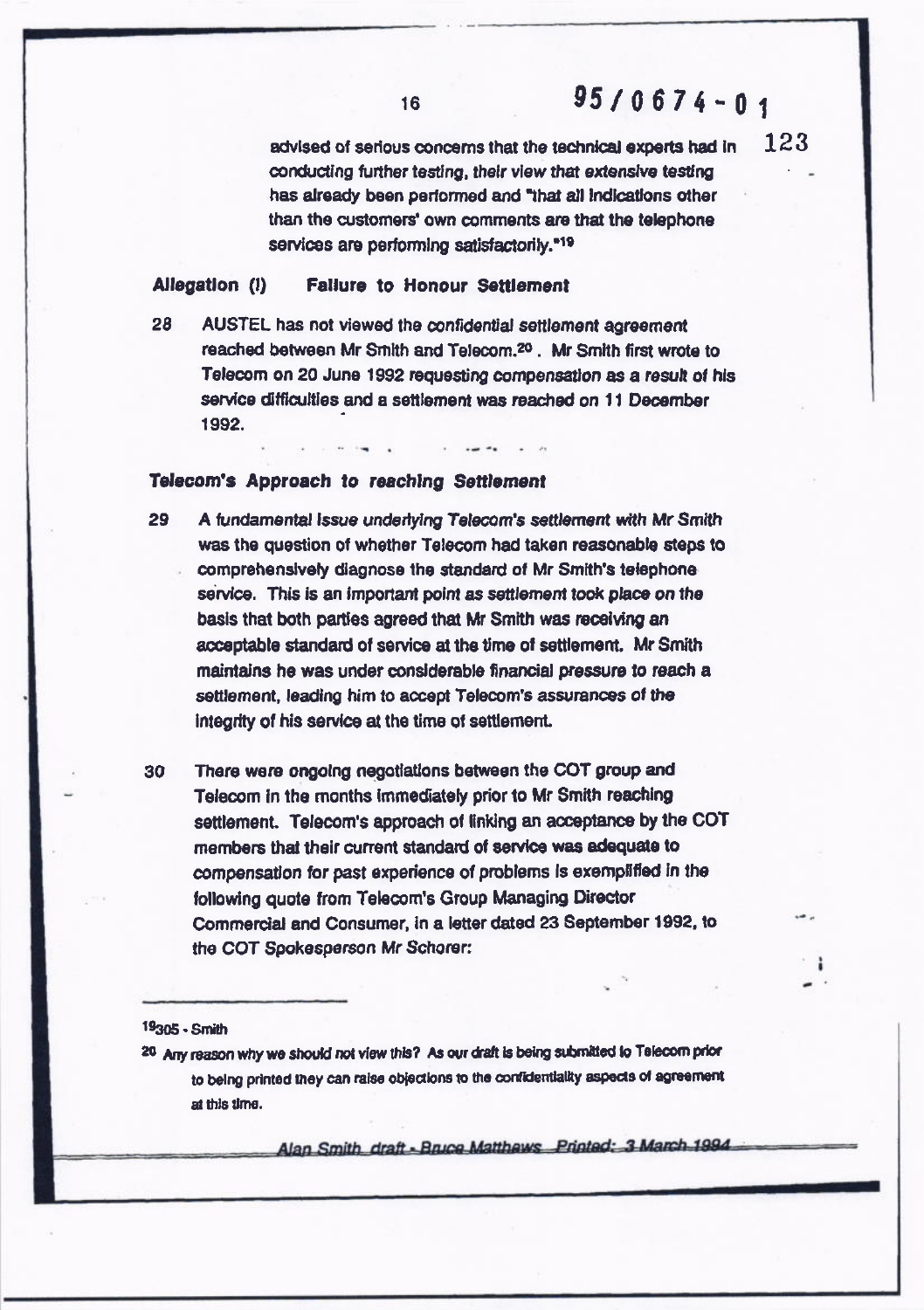The key problem is that discussion on possible settlement cannot proceed until the reported faults are positively identified and the performance of your members' services is agreed to be normal.

Assurances provided by Telecom regarding the Integrity of the Cape Bridgewater Holiday Camp Service

- $31$ Mr Smith maintains that an integral feature of the settlement agreement was an undertaking by Telecom that after settlement he would be provided with a service which performed to the normal network standard. Irrespective of whether this undertaking was specifically stated in the formal agreement document, however, and as is the case with any subscriber, Mr Smith was entitled to believe that a service of normal network standard would subsequently be provided to his business. In addition, Telecom's approach to reaching a settlement with Mr Smith and achievement of this settlement supports Mr Smith's contention of assurances regarding his service standard.
- Telecom's communications with Mr Smith in the months prior to  $32$ settlement uniformly argued that the Cape Bridgewater Holiday Camp service was at an acceptable level and that Telecom was capable of rapidly rectifying faults as they arose.
- On September 1, 1992, Mr Smith received a letter from the Telecom 33 General Manager, Telecom Commercial Vic/Tas, who was then dealing with his service complaints. This letter stated that "our recent tests indicate that your service is now performing to normal network standards" and foreshadowed further testing on Mr Smith's service. A subsequent letter on September 18 from the Service Manager, Telecom Commercial Vic/Tas, sought to re-assure Mr Smith that Telecom was:

a technical organisation capable of responding quickly and efficiently to a service difficulty should there be a need. We believe that the quality of your telephone service can be quaranteed...

Alan Smith draft - Bruce Matthews Printed: 3 March 1994

124

ा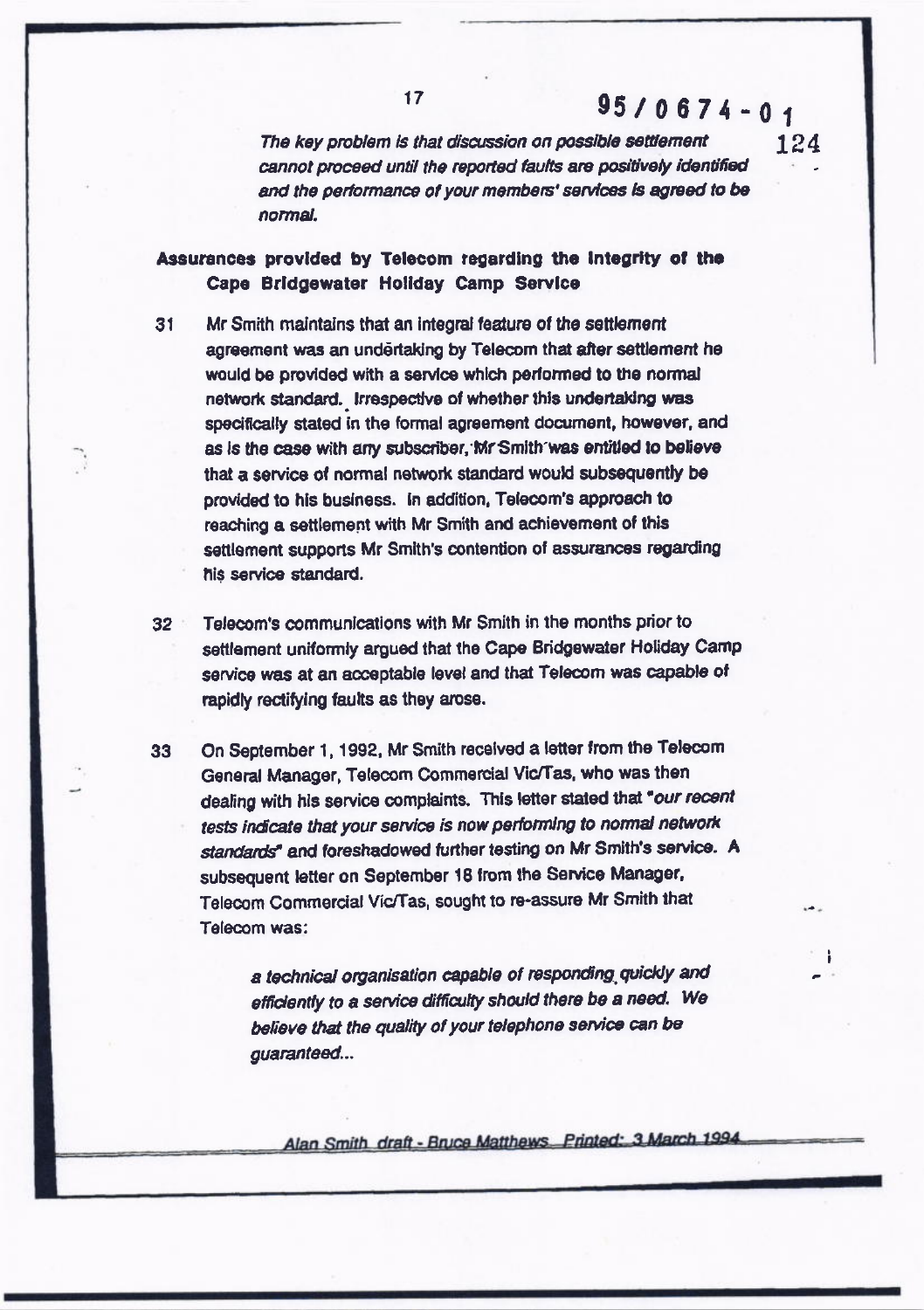## Major Fault Analysis performed on Cape Bridgewater Holiday Camp prior to Settlement

125

- It is necessary to examine action taken by Telecom to identify 34 problems on Mr Smith's service to determine the basis on which Telecom's assurances of service integrity were derived.
- As a result of ongoing complaints from Mr Smith the examination of 35 his problems were elevated to Telecom's National Network Investigations & Support Unit (NNI) on 24 July 1992. It appears that the initial focus of NNI was on reports from Mr Smith of RVA's affecting his service, but it is also clear that over subsequent months NNI performed a range of tests relating to both the RVA and NRR faults reported from the Cape Bridgewater Holiday Camp Service. Foremost amongst these test was a program of test calls to Cape **Bridgewater Holiday Camp.**
- In late July and early August 1992 over 15,000 test calls were 36 generated to 055 267 211, a number close to the Cape Bridgewater Camp numbers. Only 4 switching faults were identified by this testing. These test calls did not utilise Mr Smith's local RCM equipment or cable characteristics. In early August a Portable Tone Answering Relay Set (PTARS) was set up at the Camp and test calls utilising this RCM equipment were made from the Toorak, Port Melbourne and Seymour exchanges to 055 267 230. Again, Telecom's assessment of these calls was that there were no appreciable problems on Mr Smith's service.<sup>21</sup> Telecom placed great reliance on the results of this testing in their assessment of Mr Smith's problems.

## Reports of faults from other Cape Bridgewater Subscribers

Mr Smith reported a problem with "cross conversations" on 2 October 37 1992. Telecom's investigation of this complaint uncovered two other local numbers experiencing this problem on a frequent and ongoing basis. People on these numbers also reported other problems, one reporting being told of a caller to his number receiving an RVA

<sup>21</sup> This will need to be update when a response is received on the RCM channel location of the PTARS during testing.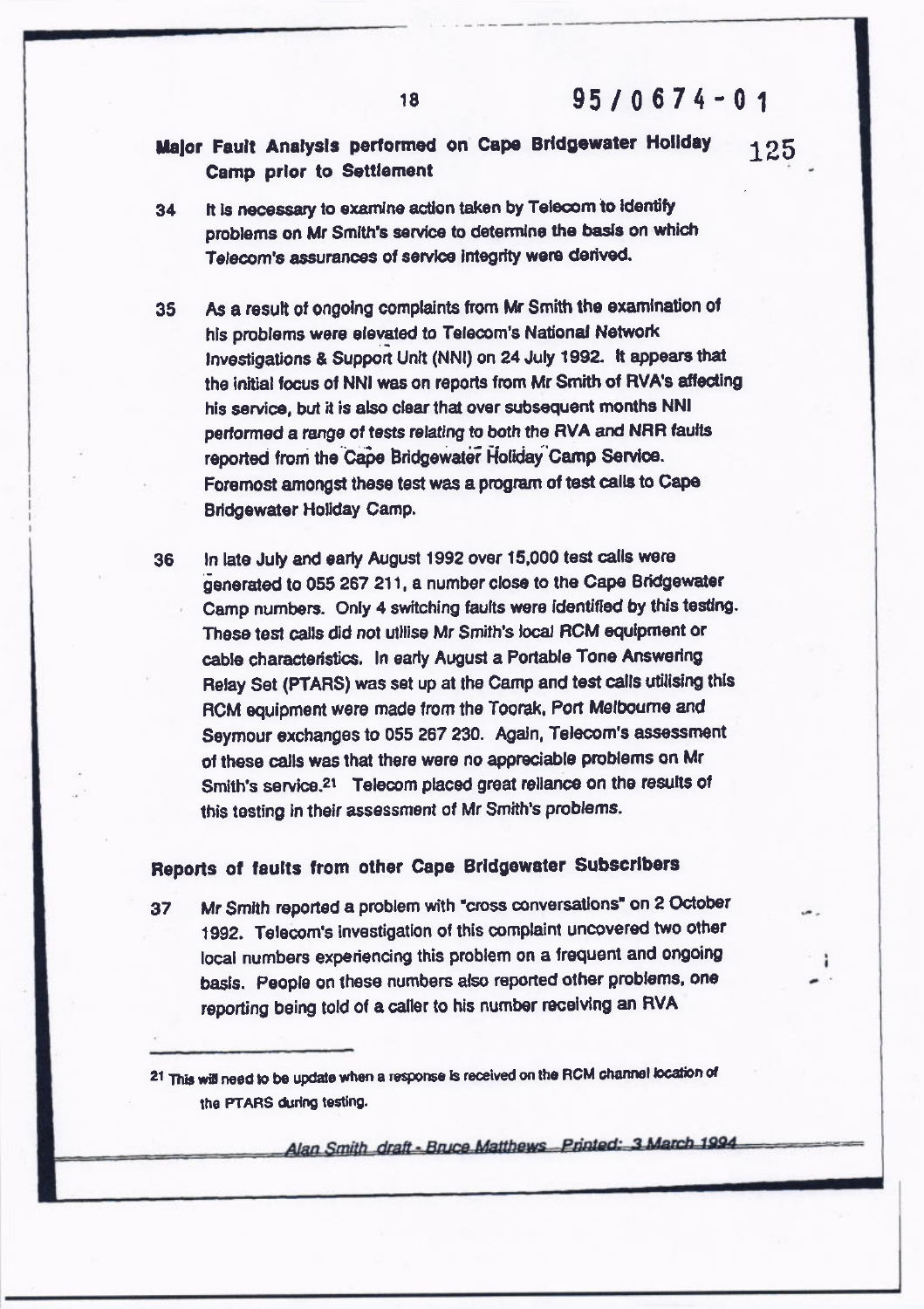"number disconnected" message, with another person stating that "callers have told her they frequently get busy when calling her."

126

- 1

A Minute which details the "cross conversation" faults from the 38 Network Officer, Portland Telephone Exchange, concluded "All of the above customers are in the one RCM\*22 An important point is that only three numbers on this RCM were involved in Telecom's inquiries at that time: there is no record of contact being made with other people receiving a service via this RCM to establish what their fault experience was. Based on an annual growth rate of 5%, Telecom has estimated that approximately 70 services operated from the RCM in late 1992,<sup>23</sup> so this would not have placed an onerous demand on Telecom resources.

39 As a result of the fault information received on the two services the Customer Manager Warmambool stated "he would initiate tests of cables and possible changes of RCM equipment." It appears, however, that at least in the case of the RCM equipment comprehensive testing by suitably qualified personnel was not performed until March 1993. The RCM was tested, however, for weak ring output in October 1992, with no fault found .<sup>24</sup> Weak ring output was one possible cause of the NRR problem.

A Telecom Minute dated 9 September 1993 from the OMG Manager, 40 Network Operations, Vic/Tas, Warmambool states in the context of faults affecting the Cape Bridgewater Holiday Camp service that in October 1992 the following work was performed:

> Cable repairs to overcome crosstalk involving three customers at Cape Bridgewater as a result of a letter to Telecom.<sup>25</sup>

Unfortunately this Minute does not identify who the three customers 41 are, who wrote the letter and the nature of the cable repairs performed. It is therefore not certain that this reference to crosstalk is

23 The actual number of services of the RCM needs to be identified

24 555 - 9 Sept 1993

<sup>22</sup> Gordon Stokes to Dave Stockdale 2/10/92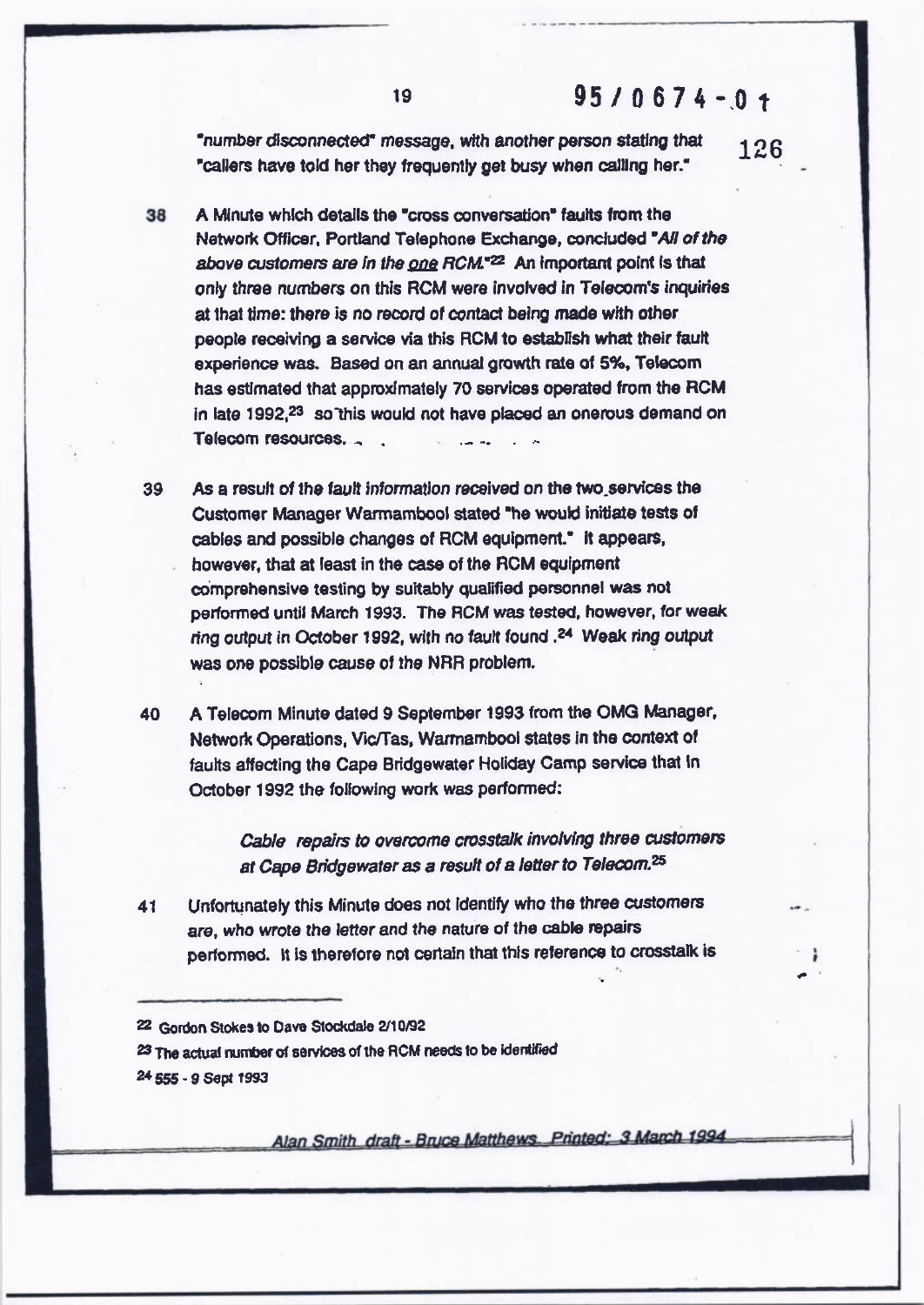the same as the crosstalk problem verbally complained of by Mr Smith, although this appears probable. This reference to the "cable repairs" performed at this time is the only reference AUSTEL was ableto locate in the file documentation on this issue. This is also unfortunate, as it is therefore impossible to assess what impact, if any, this problem may have had on other faults experienced by Mr Smith prior to the cable being repaired on his service, if indeed the cable was repaired on his service. AUSTEL has raised the matter with Mr Smith, and he has stated that he is unaware of any cable work being performed on his service or that of his neighbours at that time.<sup>26</sup> (Problems experienced by AUSTEL in assessing issues pertaining to Mr Smith as a consequence of file documentation not provided by Telecom are discussed under Allegation 2).

42 Some important question are raised by the possible existence of a cable problem affecting the Cape Bridgewater Holiday Camp service. Foremost of these questions is why was the test call program conducted during July and August 1992 did not lead to the discovery of the cable problem. Another important question is exactly how the cable problem would have been manifested in terms of service difficulties to the subscriber.

43 There was other fault information available to Telecom which indicated possible problems at Cape Bridgewater In late 1992. Technical Assistance Exchange Results for the period 1 September 1992 to 23 October 1992 recorded 9 subscribers in the number range 267 201 to 267 279 (other than the Cape Bridgewater Holiday Camp numbers) reporting problems - of these 7 subscribers reported problems with NRR and 6 with not being able to receive Dial Tone.<sup>27</sup> Two of these Technical Assistance entries on the 23 September 1992 also recommended an RCM test.<sup>28</sup> As no other fault report records remain in existence from Cape Bridgewater residents prior to this period, or these records have not been provided to AUSTEL, it is

25555 - (Sept 1993 <sup>26</sup>NOC - Alan Smith 28/2/94 - Diary entry. 27 From NNI - Cape Bridgewater file. - we really need to ask for other GAPS Info.

プ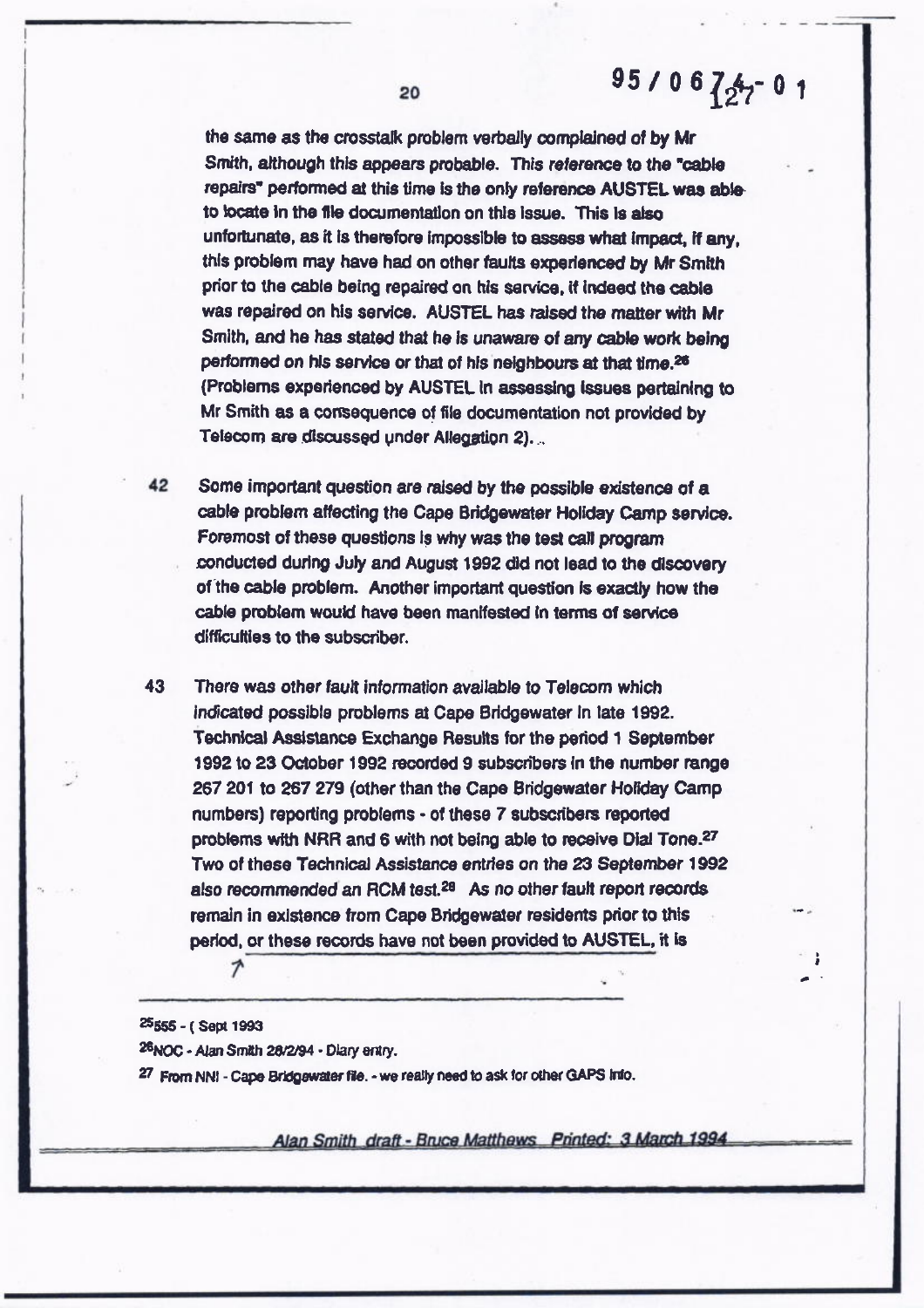128

difficult to gauge the level of problems in the area which should have been to known to Telecom based on their own routine reporting data.

44 Given the range of faults being experienced by Mr Smith and other subscribers in the Cape Bridgewater it is clear that Telecom should have initiated more comprehensive action than the test call program. It appears that their was excessive reliance on the results of the test call program and insufficient analysis of other data identifying problems. Again, this deficiency demonstrated Telecom's lack of a comprehensive and co-ordinated approach to resolution of Mr Smith's problems.

## **Conclusion**

- It would appear reasonable to assume that given the history and 45 circumstances of Mr Smith's complaints Telecom would take comprehensive action to ensure that his service was performing at an acceptable standard and continued to do so. Such action would have been mutually beneficial, as Mr Smith would have received an acceptable service and the number of complaints to Telecom from Mr Smith would have diminished. It is clear that action performed by Telecom was not sufficiently comprehensive to identify the faults on his service, and that greater consideration of customers' complaints would have assisted in the resolution of Mr Smith's problems. It also seems that the considerable number of testaments from callers experiencing problems contacting Cape Bridgewater Holiday Camp were similarly discounted by Telecom.
- File evidence clearly Indicates that Telecom at the time of settlement 46 with Mr Smith had not taken appropriate action to identify possible problems with the RCM. It was not until a resurgence of complaints from Mr Smith in early 1993 that appropriate investigative action was undertaken on this potential cause. In March 1993 a major fault was discovered in the digital remote customer multiplexer (RCM) providing telephone services to Cape Bridgewater holiday camp. This fault may have been in existence for approximately 18 months.<sup>29</sup> The fault

28 Run past Brian Morgan.

29 Exact period needs to be clarified.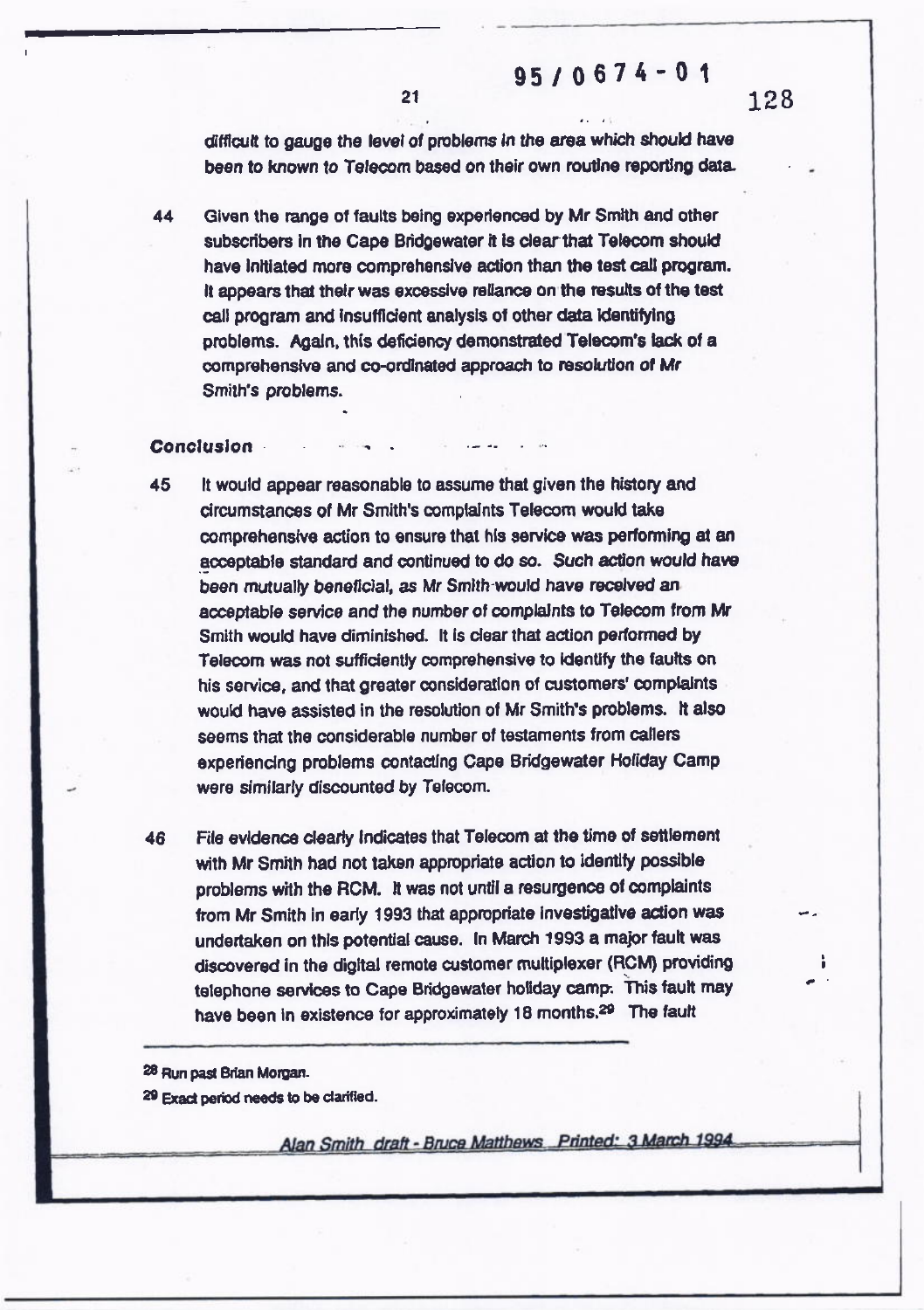would have affected approximately one third of subscribers receiving a service of this RCM. Given the nature of Mr Smith's business in comparison with the essentially domestic services surrounding subscribers, Mr Smith would have been more affected by this problem due to the greater volume of incoming traffic than his nelahbours. (A summary of the circumstances surrounding the RCM fault are detailed under Allegation (iii)).

47 Telecom's ignorance of the existence of the RCM fault raises a number of questions in regard to Telecom's settlement with Smith. For example, on what basis was settlement made by Telecom if this . fault was not known to them at this time? Did Telecom settle with Mr Smith on the basis that his complaints of faults were justified without a full investigation of the validity of these complaints, or did Telecom settle on the basis of faults substantiated to the time of settlement? Either criteria for settlement would have been inadequate, with the latter criteria disadvantaging Mr Smith, as knowledge of the existence of more faults on his service may have led to an increase in the amount offered for settlement of his claims.

## Allegation (ii) Failure to keep clients advised

#### **Introductory Comment**

- AUSTEL has been hampered in assessing Telecom's dealings with V 48 Mr Smith by Telecom's failure to provide files relating to Mr Smith's complaints. A file from the local Telecom area who first dealt with Mr Smith's complaint has not been provided to AUSTEL, although documents from this file have been copied to other files. At the time of writing, no explanation for the failure to provide this file or other files has been received from Telecom.<sup>30</sup>
- 49 As a result of Telecom's failure to provide file documentation relating to Mr Smith some of the following conclusions are consequently based on insufficient information. The information which is available, however, demonstrates that on a number of issues Telecom failed to

30 May need to be re-written if other information comes to light.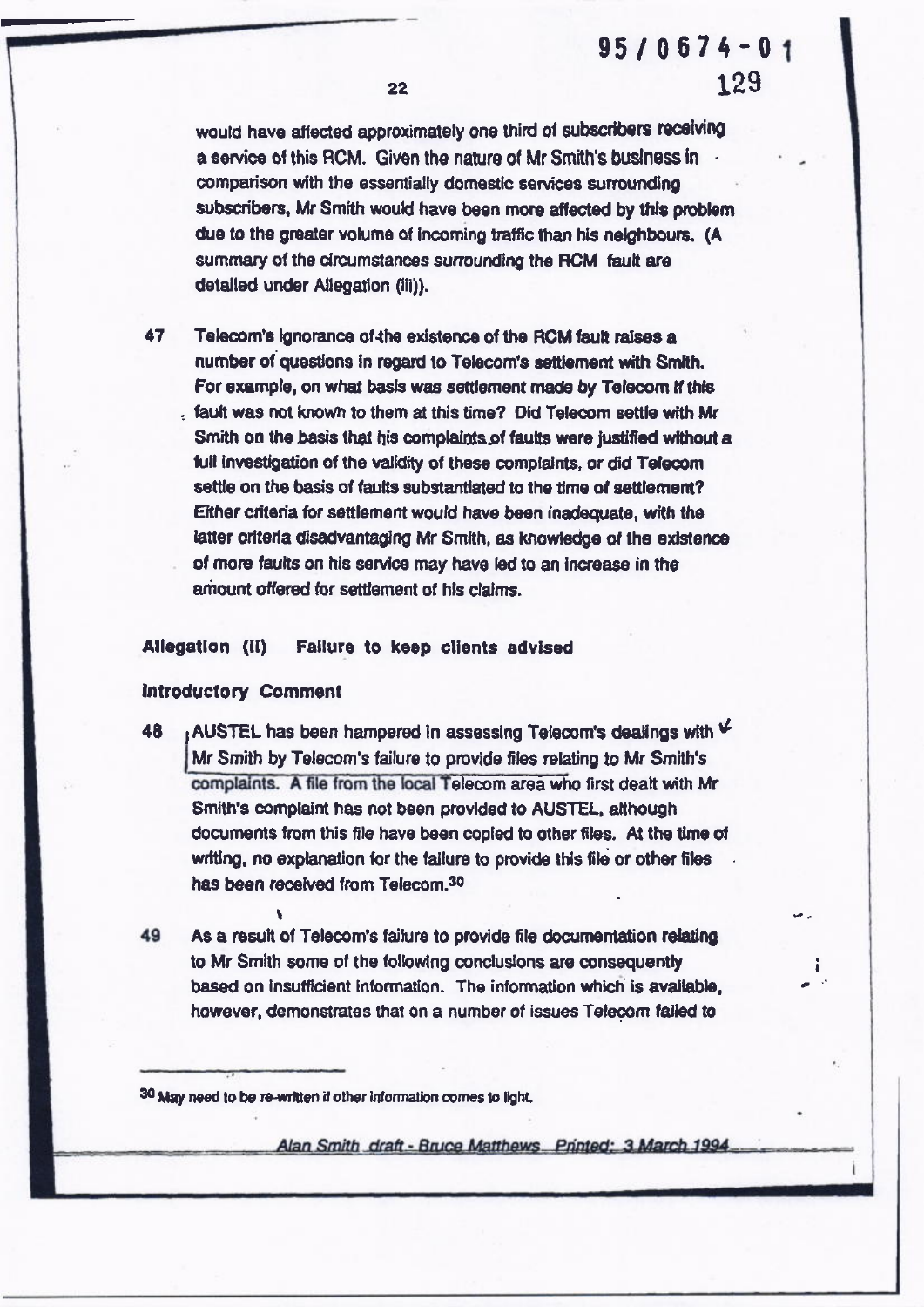keep Mr Smith informed on matters fundamental to the assessment of  $130$ his complaints.

 $95/0674 - 04$ 

Congestion problem on Cape Bridgewater Hollday Camp service prior to commission of RCM on 21 August 1991

- 50 It is not known exactly what Information was imparted to Mr Smith concerning the problem of congestion in the Cape Bridgewater area prior to the commission of the RCM at Cape Bridgewater on 21 August 1991. It is also not clear from the available documentation exactly how conscious Telecom was that congestion was a problem in this area prior to the arrival of the RCM. Apart from a record of the continuing reports of congestion from Mr Smith there is no available file evidence that congestion was a problem in the area, although Mr Smith's reports alone are sufficient indication that this problem existed. There are 4 LEOPARD fault reports which remain in existence prior to the installation of the RCM, records being unavailable prior to 27 June 1991, but these records relate to either NRR, No Dial Tone or No Progress, which are unlikely to have been caused by the congestion problem.
- 51 The available documentation indicates that apart from the period immediately prior to the commission of the RCM Mr Smith's complaints were treated as either customer equipment or exchange faults - and not a problem of insufficient line capacity. On 20 June 1992 Mr Smith wrote to the Manager - Customer Services Hamilton and outlined the history of his problems

Due to constant complaints that ..... "Your phone is always busyl<sup>\*</sup> Telecom technicians (during the first three years) came out to the Centre so many times that I lost count. A new 'Alarm System" was fitted outside the Office to ensure that I heard all in-coming calls. Then again, through frustration, new winng was installed inside and outside both the Office and main kitchen, so that nothing was left to chance . . . but the complaints still continued."

It was explained to me that there were only a limited number of lines available, as we were on a sub-station, and, when those